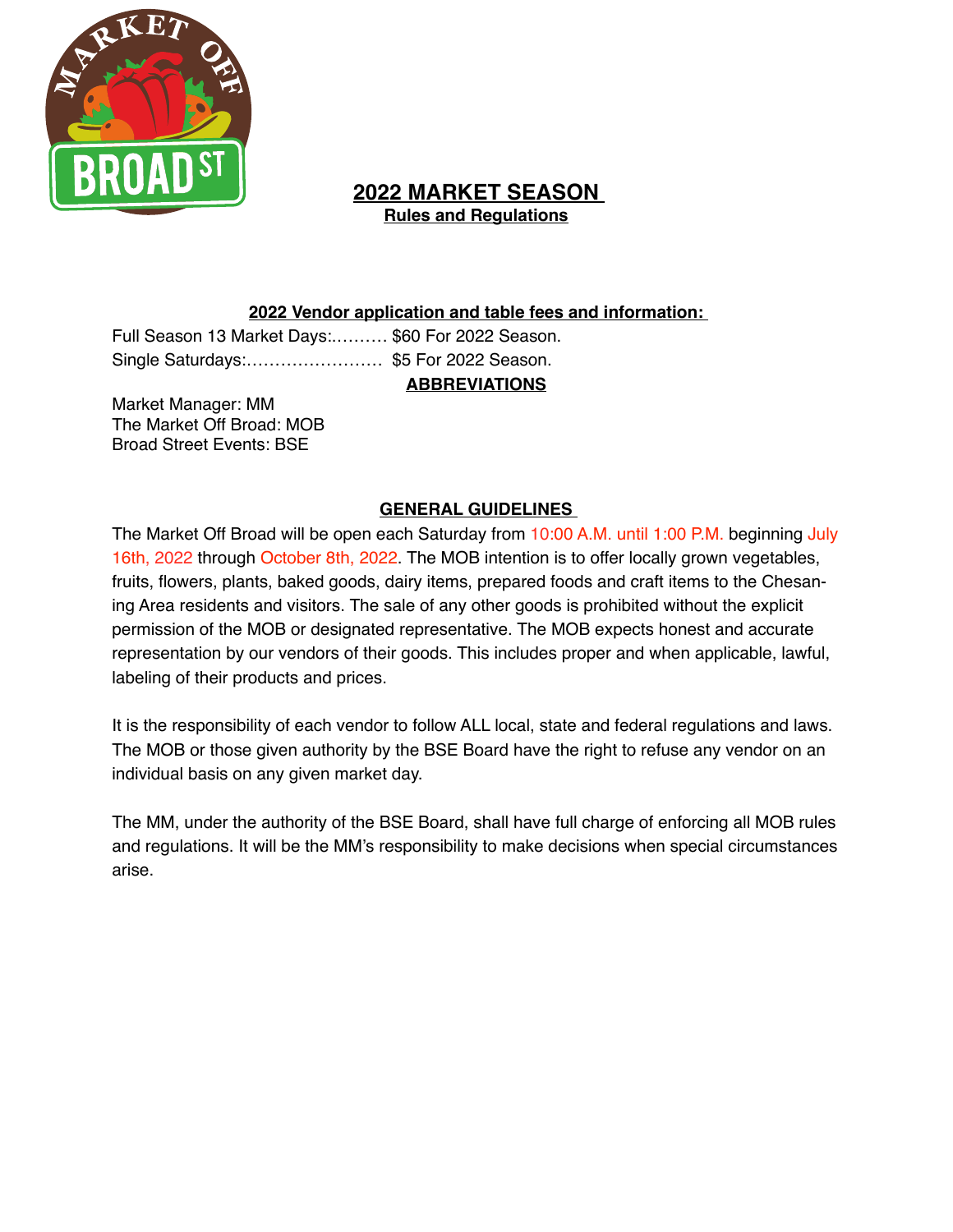#### **RULES AND REGULATIONS**

- **1)** The market will be open rain or shine from Saturday, July 16th through Saturday October 8th 2022 from 10:00 a.m. until 1:00 p.m. In case of severe weather, the MM may determine an earlier closing.
- **2)** No vendor shall set-up without first paying for the rental and submitting the application for the provided space.
- **3)** All vendors are required to be set up by 10:00 a.m and be out of the street by 2:00 p.m. Set up begins at 9:00 a.m.
- **4)** All vendors are responsible for accurate product pricing, labeling, and product origin signage. It must be clear, legible, attractive and in place BEFORE the opening of the market each day.
- **5)** All vendors are required to display a sign that clearly identifies their operation and location. If you are unable to provide signage, the MOB will provide this for you and bill you accordingly.
- **6)** NO EARLY SALES! The market will be opened by the MM with an opening announcement.
- **7)** All vendors must occupy spaces that are available and assigned by the MM. No vendor will be allowed to reserve on a daily basis any given space. The MM will assign each vendor a given space. Seasonal vendors will be given the same space for the entire season.
- **8)** Once a vendor has committed to the market on any given Saturday, he/she is expected to be on time and to remain open until the market closes for the day or until goods are sold out.
- **9)** All vendors must clean up the debris around their space at the end of each market day. Disposal of all garbage a vendor creates while at market is their responsibility and must be removed by days end. *Failure to comply will result in a vendor being billed a minimum of \$10 per occurrence.*
- **10)** Vendors are designated as "Seasonal" and "Daily". Seasonal vendors may not sub-rent their space.
- **11)**Self Serve Vendors are defined as vendors who set up a stand but do not have a personal presence at the stand. Self Serve Vendors are must follow the same set up and tear down guidelines as regular vendors. Self Serve Vendors understand that they are solely responsible for their market stand. Broad Street Events and the Market Off Broad will not be held responsible for any damages or losses to Self Serve Vendor Stands. *Failure to comply with tear down rules (unless otherwise approved by market manager) will result in a vendor being billed a minimum of \$10 per occurrence.*
- **12)** Seasonal rental applications are available until July 7th 2022. Daily spaces are available as space allows, at the discretion of the MM. Daily vendors should reserve space one week prior to to market day.
- 13) Vendors who need additional spaces must pay the full fee for that space. A cap on spaces may be determined by the market manager.
- **14)**Vendors are responsible for their own Michigan sales tax, licenses and permits required by local, state and federal governments and shall abide by all Michigan laws governing them or their products; and be compliant with Michigan Cottage Industry Laws.
- **15)** Vendors with baked goods are required to have a canopy and goods must be prepared and properly wrapped and labeled in compliance with the Michigan Cottage Industry Laws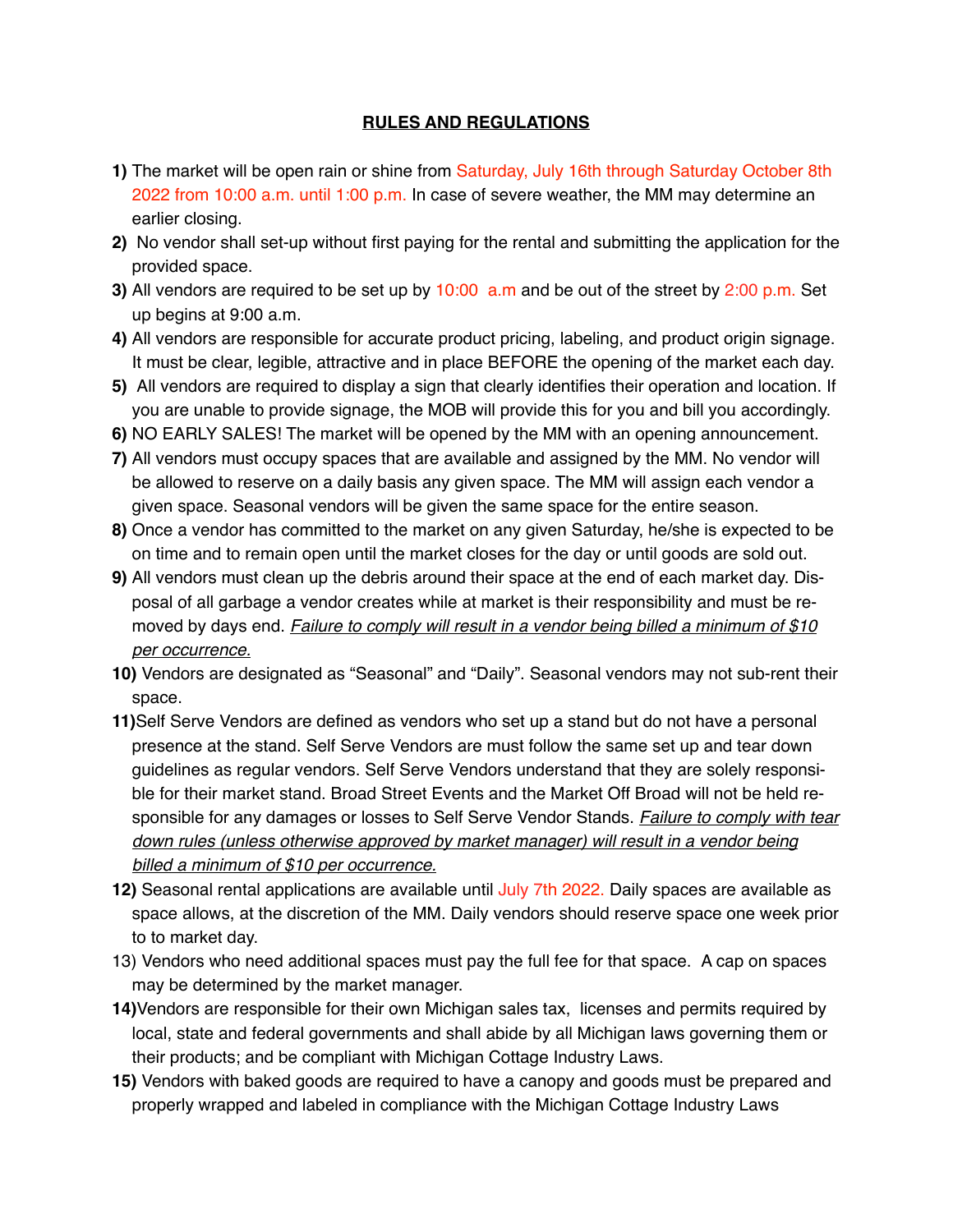- **16)** Fresh meat, dressed poultry, livestock or frozen products must have written approval from the BSE board BEFORE they may be sold. Appropriate licensing and inspection documents must be from the proper agencies and MUST be provided to the MOB.
- **17)** Price gouging or undercutting "reasonable market prices of other vendors" WILL NOT be tolerated.
- **18)**Vendors will refrain from "hawking/barking" to entice customers. It is unacceptable to call out, follow customers and yell price points to get potential customers to the vendor space.
- **19)**Produce must be displayed at least 18 inches above the ground with the exception of watermelons, pumpkins, flowers in containers or other larger items determined by the MM.
- **20)** All items sold must first be approved by the MM or the BSE Board at least one week prior to the market Saturday at which the items will be sold. Seasonal items need to be approved only once at the beginning of the season.
- **21)** Vendors are expected to conduct themselves in a courteous fashion. No foul, profane or abusive language will be tolerated. We expect each vendor to be respectful and helpful to customers. Vendors are to refrain from public comments that criticize or complain about other vendors or market operations, which includes, market opening times. Vendor complaints should be directed to the MM in PRIVATE. Violators of this rule will be asked to leave for the day with no refund of rental fees. *Additional occurrences could result in revoking vendor privileges with no refund of fees.* Issues that cannot be resolved between the vendor and the MM may be submitted in writing to the BSE board for settlement.
- **22) In consideration of their participation, vendors shall assume all risk of injury or damage while on market premises and shall release and hold harmless the Village of Chesaning, The Market Off Broad and the Broad Street Events Organizations. Vendors must provide safe conditions for the public and are encouraged to obtain their own insurance against all liabilities.**